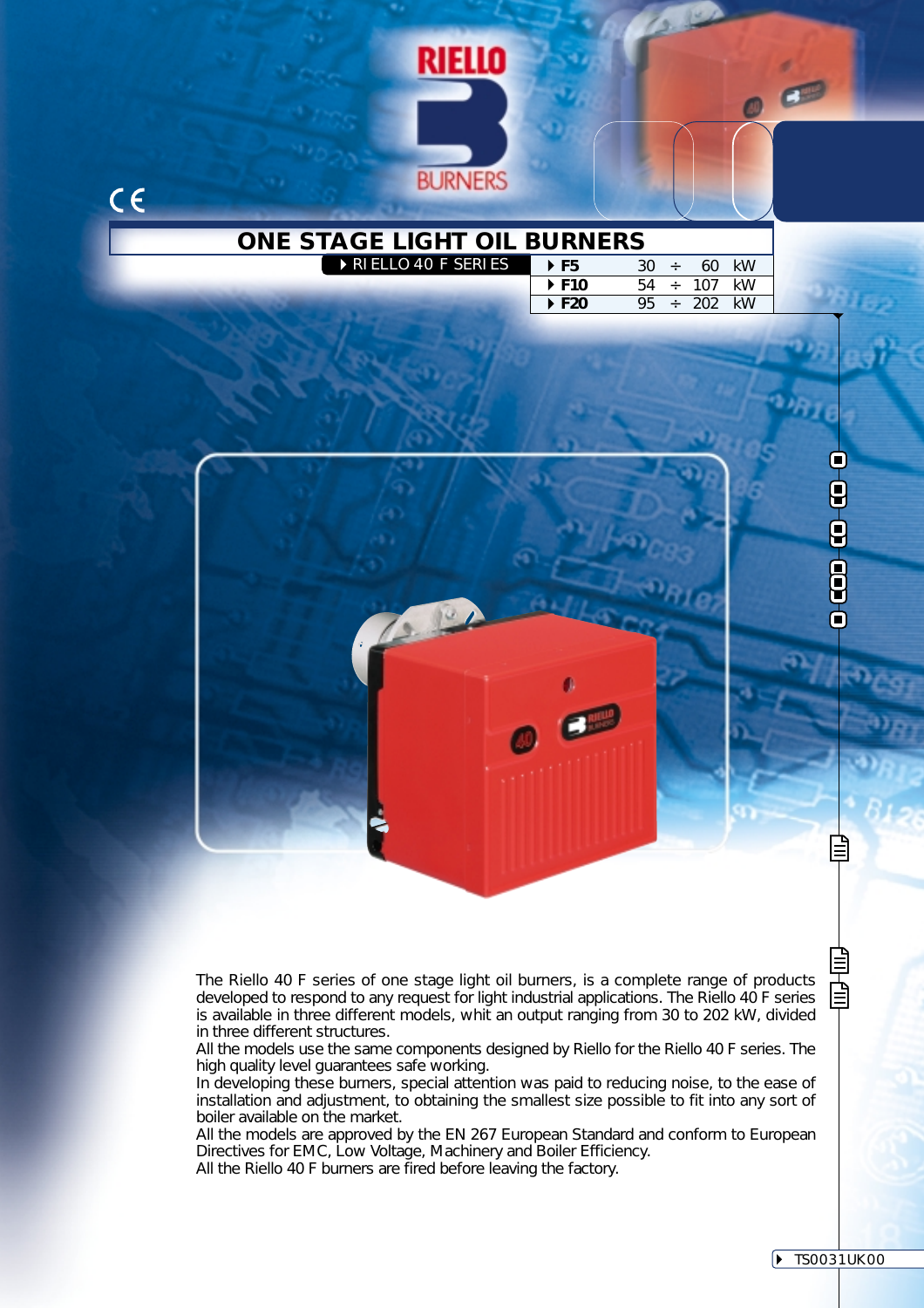# **TECHNICAL DATA**

|                 | Model                          |                                            |                | $\blacktriangledown$ F5         | $\blacktriangledown$ F10                    | $\blacktriangledown$ F20 |  |  |  |
|-----------------|--------------------------------|--------------------------------------------|----------------|---------------------------------|---------------------------------------------|--------------------------|--|--|--|
|                 |                                |                                            |                |                                 |                                             |                          |  |  |  |
|                 | <b>Setting</b>                 |                                            |                | One stage                       |                                             |                          |  |  |  |
|                 | Servo-                         | type                                       |                | --                              |                                             |                          |  |  |  |
|                 | motor                          | run time                                   | $\mathbf{s}$   |                                 |                                             |                          |  |  |  |
|                 |                                |                                            | kW             | $30 - 60$                       | $54 - 107$                                  | $95 - 202$               |  |  |  |
|                 | Heat                           |                                            | Mcal/h         | $25,8 - 51,6$                   | $46,4 - 92$                                 | $81,7 - 173,7$           |  |  |  |
|                 | output                         |                                            | kg/h           | $2, 5 - 5$                      | $4,5 - 9$                                   | $8 - 17$                 |  |  |  |
|                 |                                | °C min./max.<br><b>Working temperature</b> |                | 0/40                            |                                             |                          |  |  |  |
|                 | kWh/kg<br>Net calorific value  |                                            |                |                                 | 11,8                                        |                          |  |  |  |
|                 |                                |                                            | kcal/kg        |                                 | 10.200                                      |                          |  |  |  |
|                 |                                | Viscosity at 20°C                          | $mm2/s$ (cSt)  |                                 | $4 \div 6$                                  |                          |  |  |  |
|                 |                                | type                                       |                |                                 | R.B.L.                                      |                          |  |  |  |
|                 | Pump                           | output                                     | kg/h at 12 bar |                                 | 30                                          |                          |  |  |  |
|                 |                                | <b>Atomised pressure</b>                   | bar            |                                 | $7 - 15$                                    |                          |  |  |  |
| Fuel / air data |                                | Fuel temperature                           | max. °C        |                                 | 50                                          |                          |  |  |  |
|                 | Fuel pre-heater                |                                            |                | <b>NO</b>                       | <b>NO</b>                                   | <b>NO</b>                |  |  |  |
|                 | Fan<br>type                    |                                            |                | forward tilted blades           |                                             |                          |  |  |  |
|                 | Air temperature                |                                            | max. °C        | 40                              |                                             |                          |  |  |  |
|                 | <b>Electrical supply</b>       |                                            | Ph/Hz/V        | 1/50/230 ±10%                   |                                             |                          |  |  |  |
|                 | Aux. electrical supply         |                                            | Ph/Hz/V        | --                              |                                             |                          |  |  |  |
|                 | <b>Control box</b>             |                                            | type           |                                 | 530 SE                                      |                          |  |  |  |
|                 |                                | <b>Total electrical power</b>              | kW             | 0,13                            | 0,17                                        | 0,33                     |  |  |  |
|                 |                                | <b>Total rated current</b>                 | А              | 0,75                            | 0,85                                        | 1,5                      |  |  |  |
|                 | <b>Protection level</b>        |                                            | IP             |                                 | 40                                          |                          |  |  |  |
| Electrical data |                                | Motor electrical power kW                  |                | 0,1                             | 0,14                                        | 0,30                     |  |  |  |
|                 |                                | Rated motor current                        | $\overline{A}$ | 0,75                            | 0,85                                        | 1,5                      |  |  |  |
|                 |                                | Motor start current                        | А              | 3                               | 3,5                                         | 6                        |  |  |  |
|                 |                                | Motor protection level IP                  |                |                                 | 20                                          |                          |  |  |  |
|                 |                                | Ignition transformer                       |                | incorporated in the control box |                                             |                          |  |  |  |
|                 | Operation                      |                                            |                |                                 | intermittent (at least one halt every 24 h) |                          |  |  |  |
|                 |                                | Sound pressure                             | dB(A)          | 60                              | 66                                          | 73                       |  |  |  |
|                 | <b>CO Emissions</b>            |                                            | mg/kWh         |                                 | <60                                         |                          |  |  |  |
|                 | Grade of smoke indicator       |                                            | N° Bach.       |                                 | < 1                                         |                          |  |  |  |
| Emissions       | $C_xH_y$ Emissions             |                                            | mg/kWh         |                                 | <10 AFTER THE FIRST 20s                     |                          |  |  |  |
|                 | mg/kWh<br><b>NOx Emissions</b> |                                            |                |                                 | $250$                                       |                          |  |  |  |
|                 | <b>Directives</b>              |                                            |                |                                 | 89/336/EEC, 73/23/EEC, 98/37/EEC, 92/42/EEC |                          |  |  |  |
| Approval        | Conforming to                  |                                            |                |                                 | <b>EN 267</b>                               |                          |  |  |  |
|                 | <b>Certifications</b>          |                                            |                | --                              | ۵.                                          | --                       |  |  |  |

IT

lΞ

**Reference conditions:**<br>Temperature: 20 °C<br>Pressure: 1013.5 mbar<br>Altitude: 100 m a.s.l.<br>Altitude: 100 m a.s.l.

Since the Company is constantly engaged in the production improvement, the aesthetic and dimensional features, the technical data, the equipment and the accessories can be changed. This document contains confidential and proprietary information of RIELLO S.p.A. Unless authorised, this information shall not be divulged, nor duplicated in whole or in part.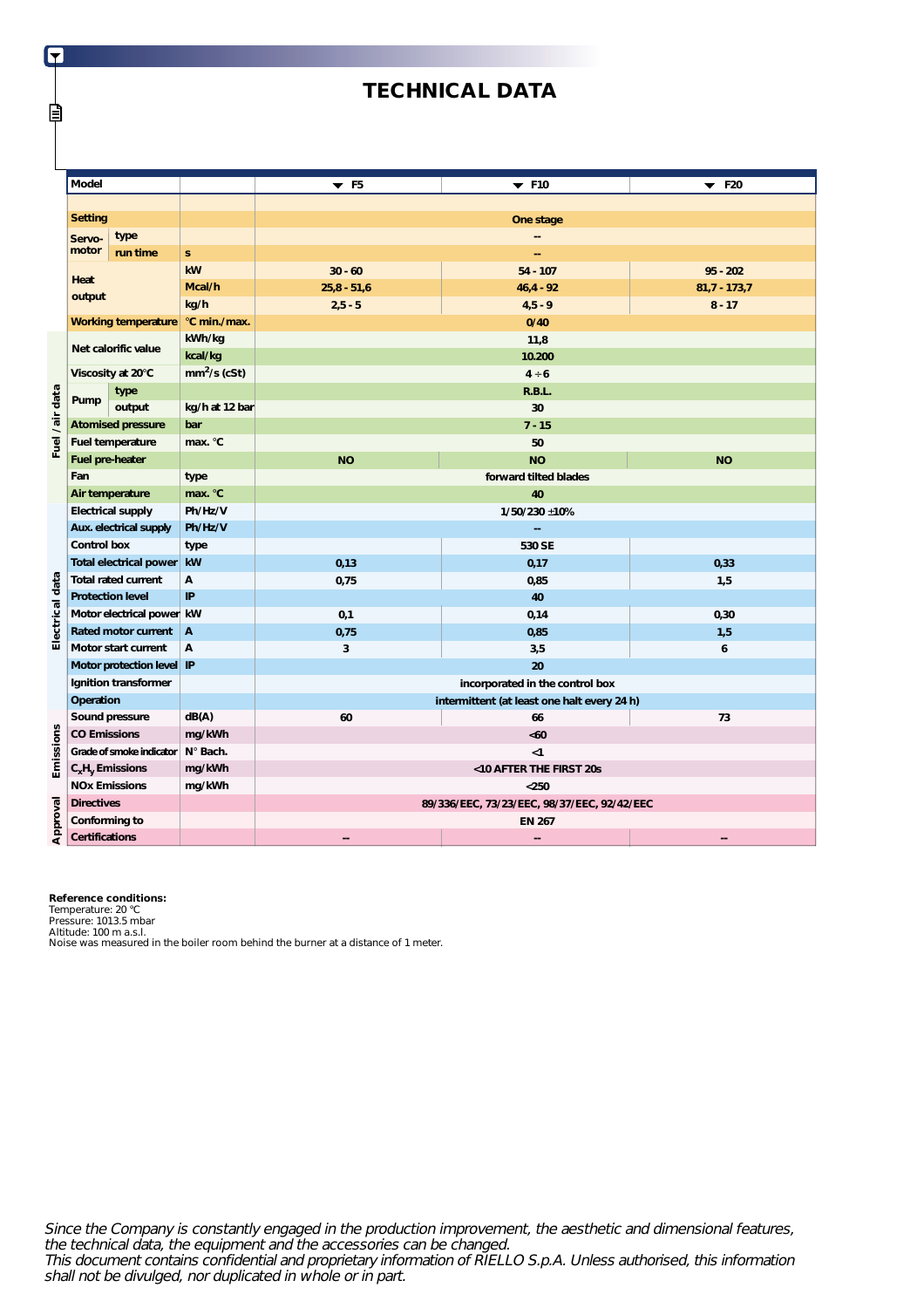

Useful working field for choosing the burner

**Test conditions conforming to EN 267 standards:<br>Temperature: 20°C<br>Pressure: 1013.5 mbar<br>Altitude: 100 m a.s.l.**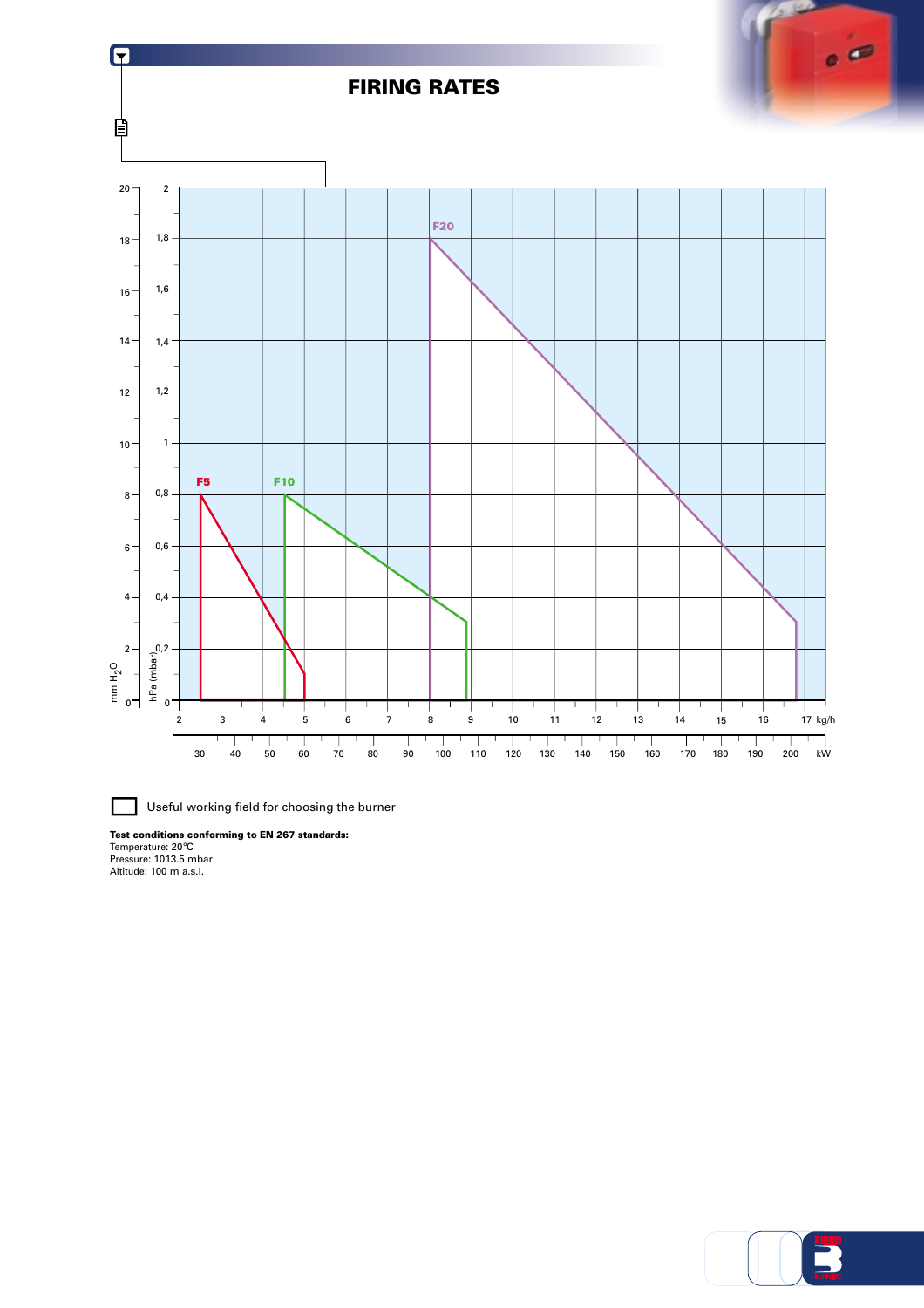

# **FUEL SUPPLY**

# **HYDRAULIC CIRCUITS**

All the burners have a R.B.L. geared pump with safety valve on the return circuit.



Fuel pump



| S              | Pump with filter and<br>pressure regulator on the<br>delivery pipe |
|----------------|--------------------------------------------------------------------|
|                | VR(NO) Oil return valve on the<br>delivery pipe                    |
|                | Oil input pipe to the nozzle                                       |
| $\mathfrak{p}$ | Oil return pipe from the<br>regulator                              |
|                | Nozzle                                                             |

Fuel feed to the burner can be from the right or the left side on all models.

5

自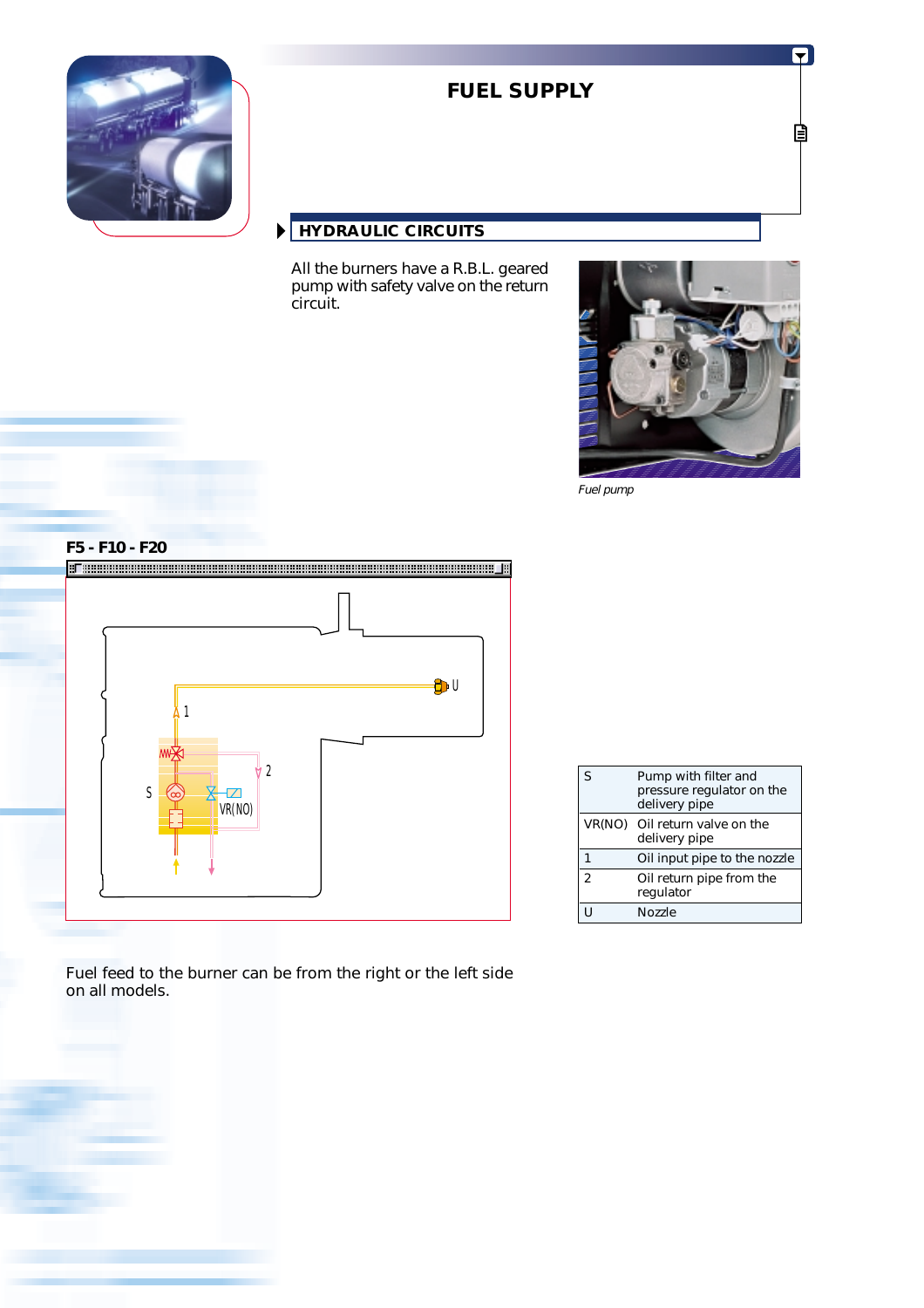F



## **DIMENSIONING OF THE FUEL SUPPLY LINES**

The fuel feed must be completed with the safety devices required by the local regulations in force.

The table shows the choice of piping diameter for the various burners, depending on the difference in the height between the burner and the tank and the distance between them.

| MAXIMUM EQUIVALENT LENGTH OF THE PIPEWORK L[m] |                                     |                      |                                     |                      |  |  |
|------------------------------------------------|-------------------------------------|----------------------|-------------------------------------|----------------------|--|--|
|                                                | $\blacktriangleright$ Type A system |                      | $\blacktriangleright$ Type B system |                      |  |  |
| Pipe size                                      | Ø8mm                                | Ø10mm                | Ø8mm                                | Ø10mm                |  |  |
| H(m)                                           | $L_{\text{max}}$ (m)                | $L_{\text{max}}$ (m) | $L_{\text{max}}$ (m)                | $L_{\text{max}}$ (m) |  |  |
| $\Omega$                                       | 35                                  | 100                  |                                     |                      |  |  |
| 0.5                                            | 30                                  | 100                  | 10                                  | 20                   |  |  |
| 1,0                                            | 25                                  | 100                  | 20                                  | 40                   |  |  |
| 1.5                                            | 20                                  | 90                   | 40                                  | 80                   |  |  |
| 2,0                                            | 15                                  | 70                   | 60                                  | 100                  |  |  |
| 3,0                                            | 8                                   | 30                   |                                     |                      |  |  |
| 3,5                                            | 6                                   | 20                   |                                     |                      |  |  |



**Type of system that can be installed**



| H | Difference in height            |
|---|---------------------------------|
| Ø | Internal pipe diameter          |
| P | Difference in height $\leq 4$ m |
| 1 | <b>Burner</b>                   |
| 2 | Pump                            |
| 3 | Filter                          |
| 4 | Shut-off solenoid valve         |
| 5 | Suction pipework                |
| 6 | <b>Bottom valve</b>             |
| 7 | Return pipework                 |

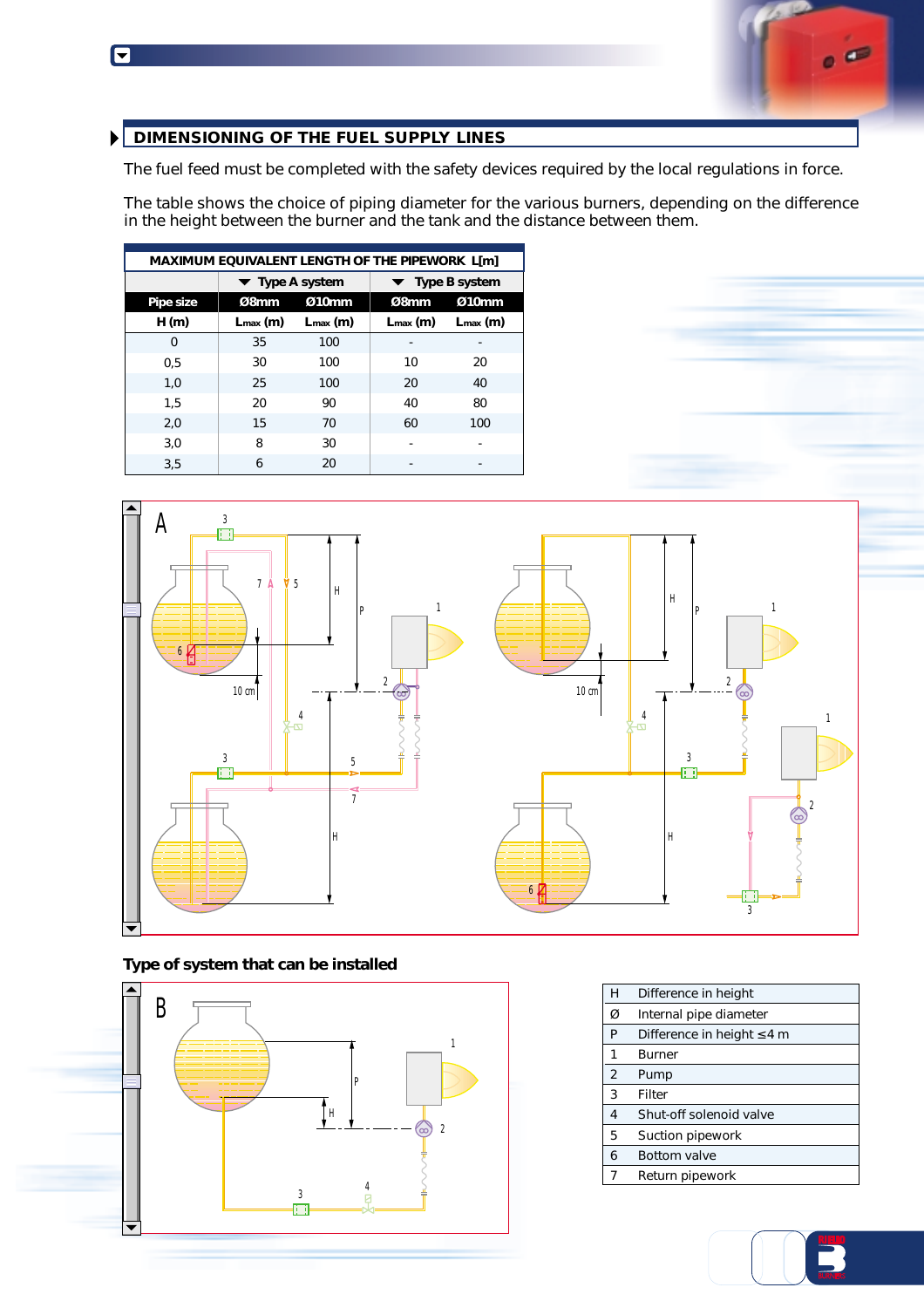

# **VENTILATION**

The ventilation circuits always ensure low noise levels with high performance of pressure and air delivery, inspite of their compact size.



Air suction



# **COMBUSTION HEAD**

All the models have adjustable combustion heads.

Simple adjustment to the combustion head allows adapting internal geometry of the head to the maximum rated output of the burner.



Combustion head



### **Combustion chamber dimensions used in the test laboratory**

 $\blacktriangledown$ 

目

П

目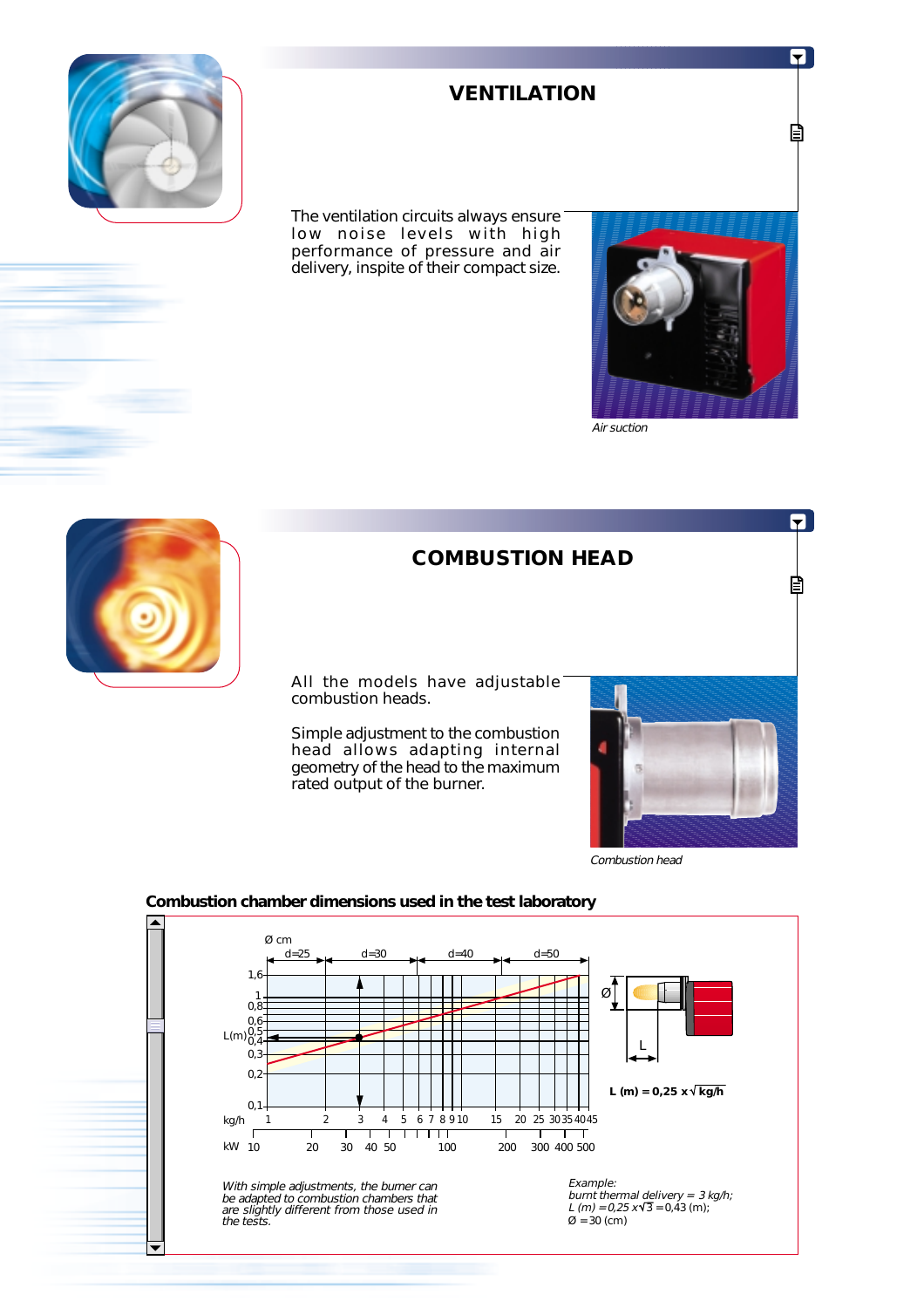

All these models are one stage operation.



Air damper

### **One stage operation**



### **IGNITION**  $\blacktriangleright$



**(A)** Lock-out is shown by a led on the appliance.

### **Correct operation**

- 0s The burner begins the ignition cycle.<br>0s-12s Pre-purge with the air damper open.
- Pre-purge with the air damper open.
- 12s Ignition.

### **Lock-out due to ignition failure**

If the flame does not light within the safety limit (~ 5s) the burner locks-out.



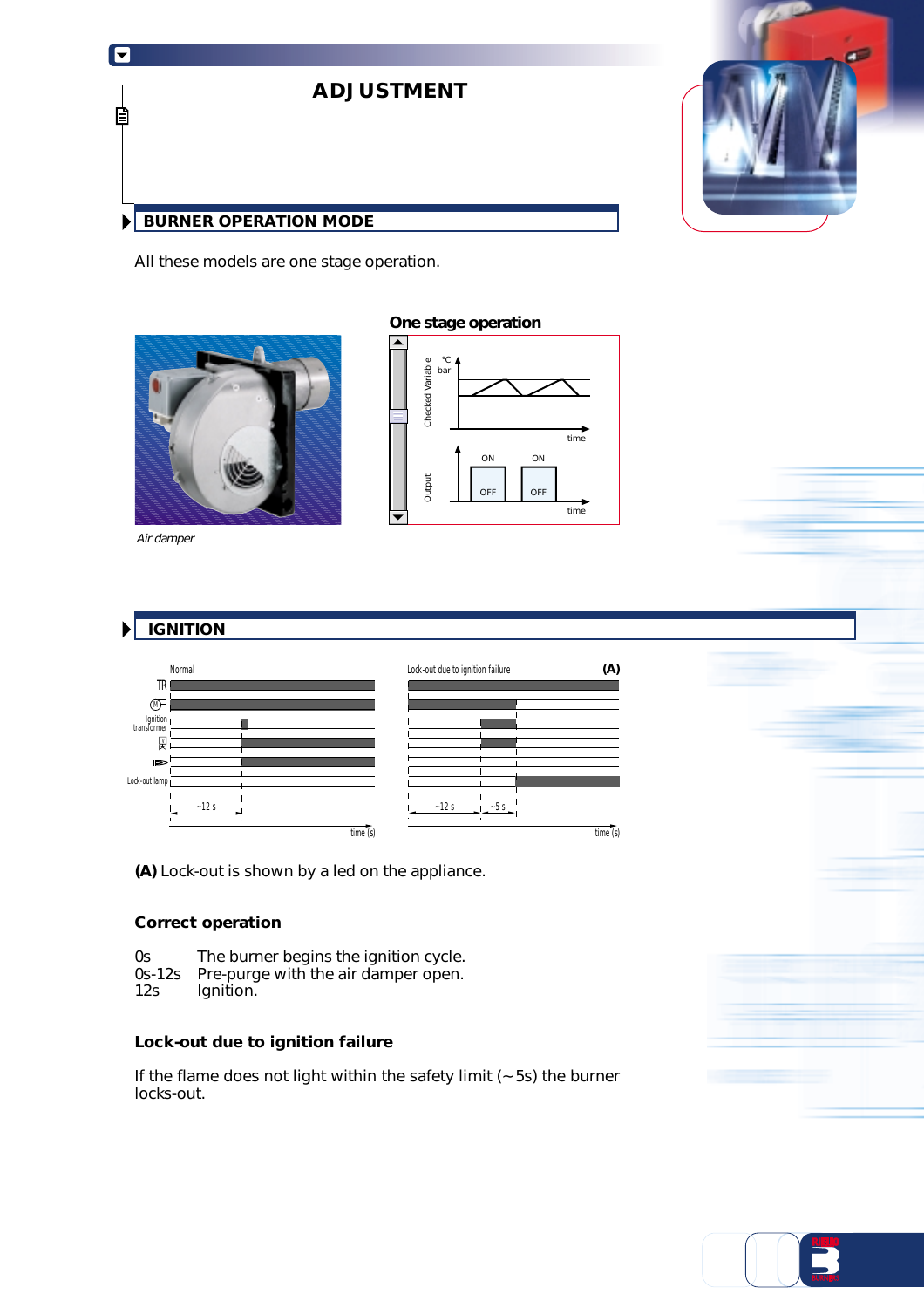

# **ELECTRICAL CONNECTIONS to be made by the installer**

Electrical connections must be made by qualified and skilled personnel in conformity with the local regulations in force.



5

₿

Control box fitted with an ignition transformer

### **"ONE STAGE" OPERATION**

**F5 - F10 - F20**



The following table shows the supply lead sections and types of fuse to be used.

| Model |                 | $\blacktriangledown$ F <sub>5</sub> | $\blacktriangledown$ F10 | $\blacktriangledown$ F20 |
|-------|-----------------|-------------------------------------|--------------------------|--------------------------|
|       |                 | 230V                                | 230V                     | 230V                     |
|       | А               | h                                   | h                        | T6                       |
|       | mm <sup>2</sup> |                                     |                          |                          |

 $F = Fuse$   $L =$  Lead section

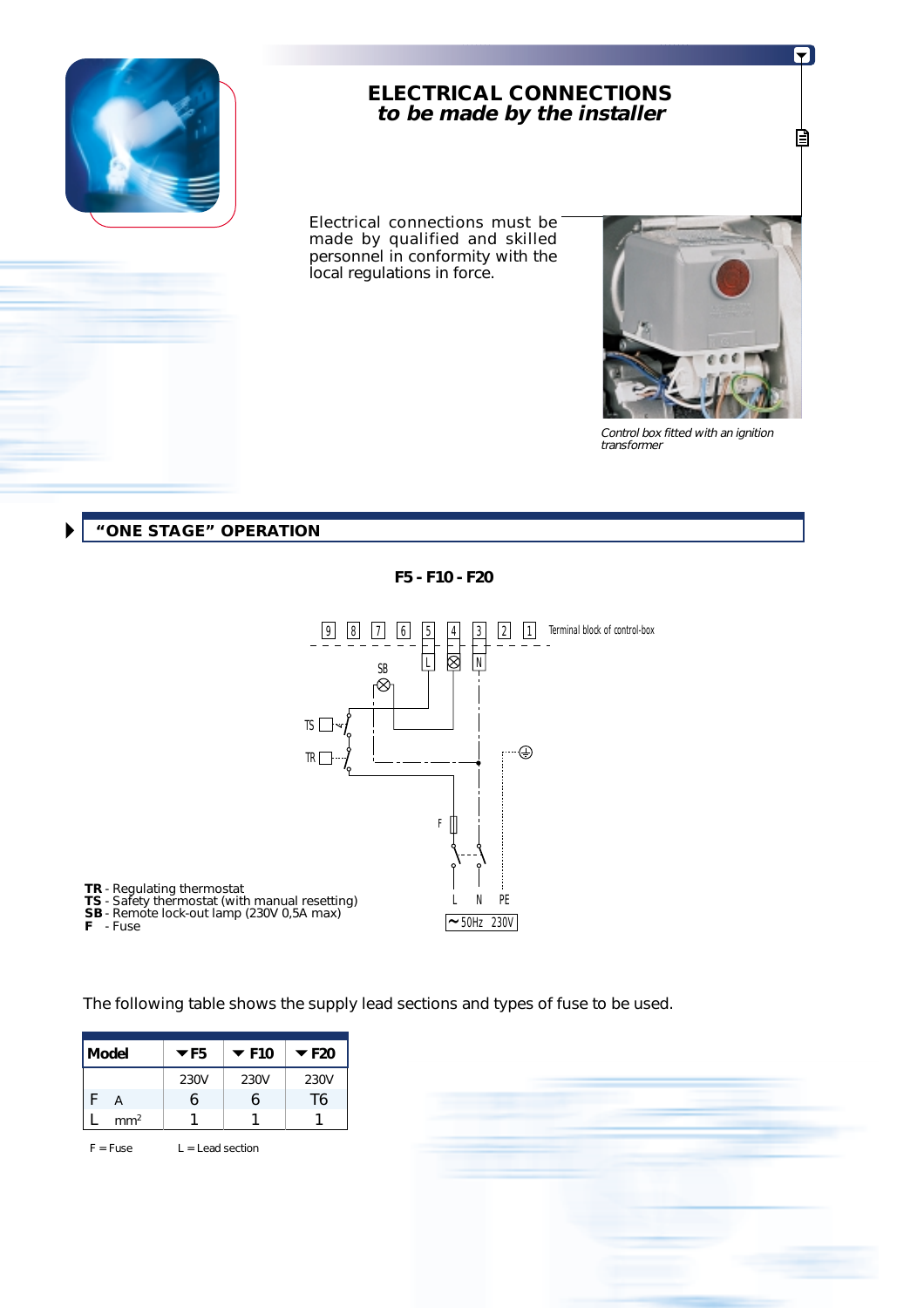







The emission data have been measured in the various models at maximum output, in conformity with EN 267 standard.



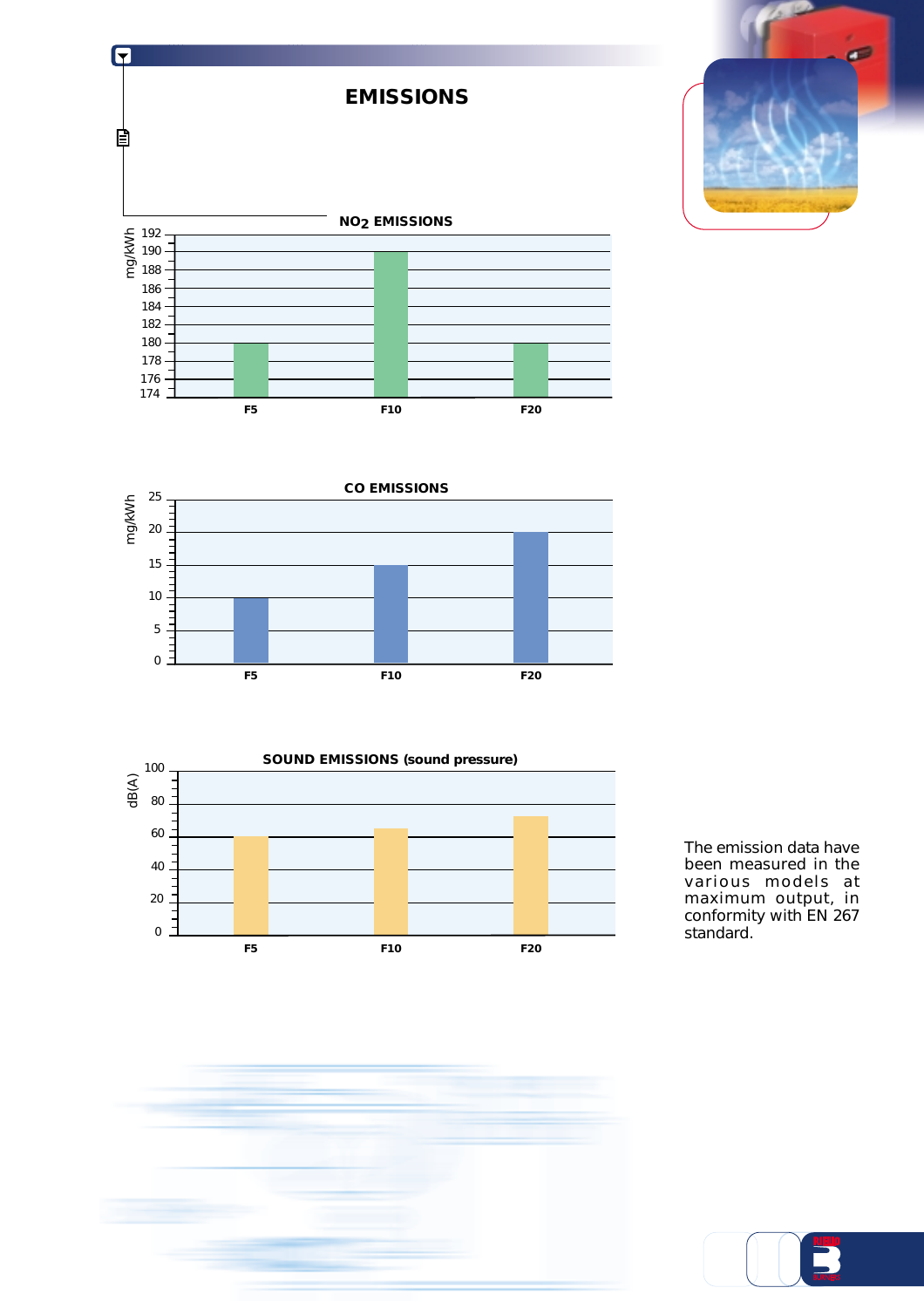

# **OVERALL DIMENSIONS (mm)**

These models are distinguished by their reduced size, in relation to their outputs, which means they can be fitted to any boiler on the market.

### **BURNERS**  $\blacktriangleright$





L

I

| <b>Model</b>         | <sub>R</sub> | C. | Ð                                 | E |     |    |
|----------------------|--------------|----|-----------------------------------|---|-----|----|
| $\triangleright$ F5  |              |    | 233 272 76 240 89                 |   | 180 | 41 |
| $\triangleright$ F10 |              |    | 262   305   108   265   105   204 |   |     | 44 |
| $\triangleright$ F20 |              |    | 298   350   118   299   125   230 |   |     | 45 |

### **BURNER-BOILER MOUNTING FLANGE**  $\blacktriangleright$



| <b>Model</b>              | Н   |    |    | М   | N   |
|---------------------------|-----|----|----|-----|-----|
| $\triangleright$ F5       | 180 | 72 | 75 | 130 | 150 |
| ▶ F10                     | 189 | 83 | 83 | 140 | 170 |
| $\blacktriangleright$ F20 | 213 | QQ | 99 | 160 | 190 |

### **PACKAGING**  $\blacktriangleright$



| <b>Model</b>              |     |     |     | kq |
|---------------------------|-----|-----|-----|----|
| $\triangleright$ F5       | 373 | 305 | 315 | 11 |
| $\triangleright$ F10      | 413 | 338 | 330 | 12 |
| $\blacktriangleright$ F20 | 473 | 383 | 367 | 15 |

5

圁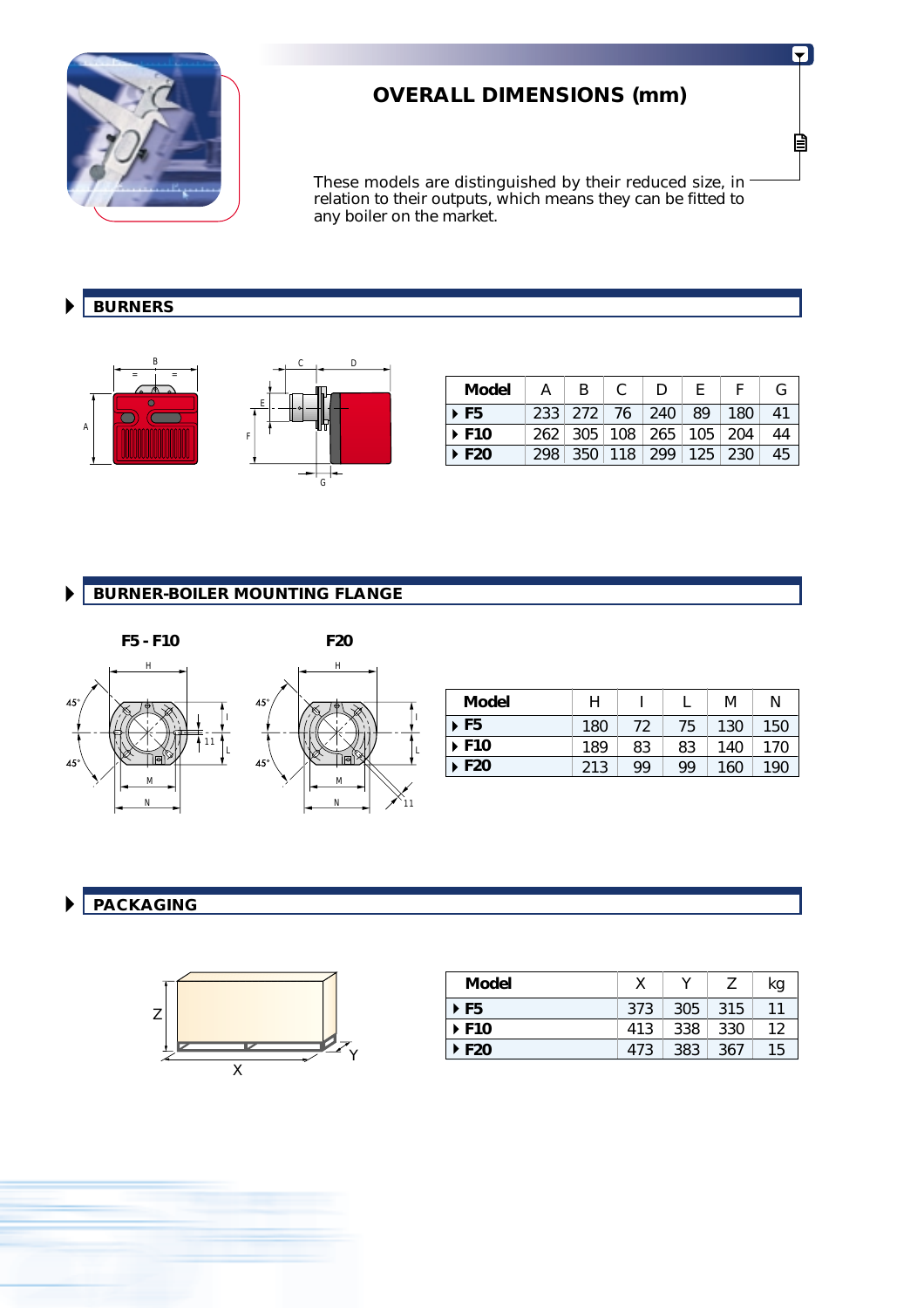# **INSTALLATION DESCRIPTION**

Skilled and qualified personnel must perform installation, start up and maintenance. A nozzle is fitted to the burner and used for fire tests in the factory. If necessary, change the nozzle on the basis of the maximum output of the boiler.

All operations must be carried in accordance with the technical handbook supplied with the burner.

# **BURNER SETTINGS**

F

目

Air damper and head adjustment area are easily accessible and the operationis simple thanks to a graduated scale and following the manual instruction.









# **MAINTENANCE**

 $\blacktriangleright$ 

 $\blacktriangleright$  The maintenance position is easily carried out by hinge that joins the body of burner to the flange.

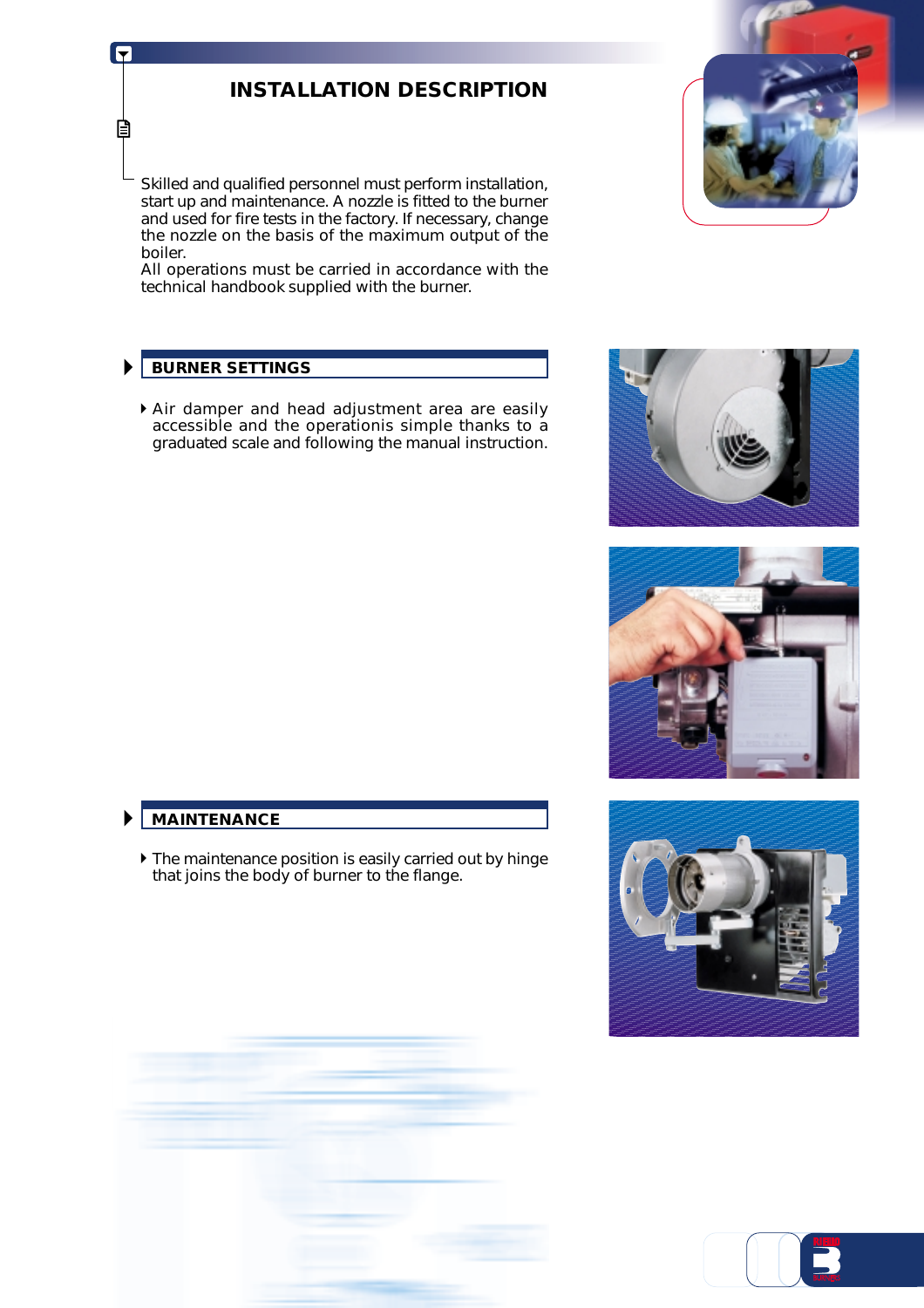

# **BURNER ACCESSORIES**

# **Extended head kit**

Kits of extended heads are available.



|                 | Kit for extended combustion head       |                                     |          |  |  |  |
|-----------------|----------------------------------------|-------------------------------------|----------|--|--|--|
| <b>Burner</b>   | <b>Standard</b><br>head<br>length (mm) | Long head<br>version<br>length (mm) | Kit code |  |  |  |
| F5              | 76                                     | 90                                  | 3006001  |  |  |  |
| F <sub>5</sub>  | 76                                     | <b>90 INOX</b>                      | 3000688  |  |  |  |
| F5              | 76                                     | 107                                 | 3000638  |  |  |  |
| F <sub>5</sub>  | 76                                     | 121                                 | 3000686  |  |  |  |
| F5              | 76                                     | <b>121 INOX</b>                     | 3000687  |  |  |  |
| F5              | <b>STANDARD</b>                        | <b>CONIC HEAD</b>                   | 3000726  |  |  |  |
| F5              | <b>CONIC</b>                           | 107 CILINDRIC HEAD                  | 3000728  |  |  |  |
| F <sub>10</sub> | 108                                    | 168                                 | 3000643  |  |  |  |
| F <sub>10</sub> | 108                                    | 250                                 | 3000770  |  |  |  |
| F <sub>20</sub> | 118                                    | 178                                 | 3000644  |  |  |  |
| F <sub>20</sub> | 118                                    | 260                                 | 3000771  |  |  |  |

## **Spacer kit**

Using the special accessories, the burner can be pulled back to reduce head penetration into the combustion chamber.



| Head length reduction kit |                  |                      |          |  |  |  |
|---------------------------|------------------|----------------------|----------|--|--|--|
| <b>Burner</b>             | <b>Accessory</b> | Pulling back<br>(mm) | Kit code |  |  |  |
| F <sub>5</sub>            | Spacer           | 25                   | 3007642  |  |  |  |
| F <sub>10</sub>           | Spacer           | 25                   | 3000672  |  |  |  |
| F <sub>20</sub>           | Spacer           | 25                   | 3000673  |  |  |  |

## **Light oil filter**

|                | Light oil filter |
|----------------|------------------|
| <b>Burner</b>  | Kit code         |
| F5 - F10 - F20 | 3000926          |

### **Biodiesel kit**

| Kit to use biodiesel |          |
|----------------------|----------|
| <b>Burner</b>        | Kit code |
| F5 - F10 - F20       | 3000978  |

6

₿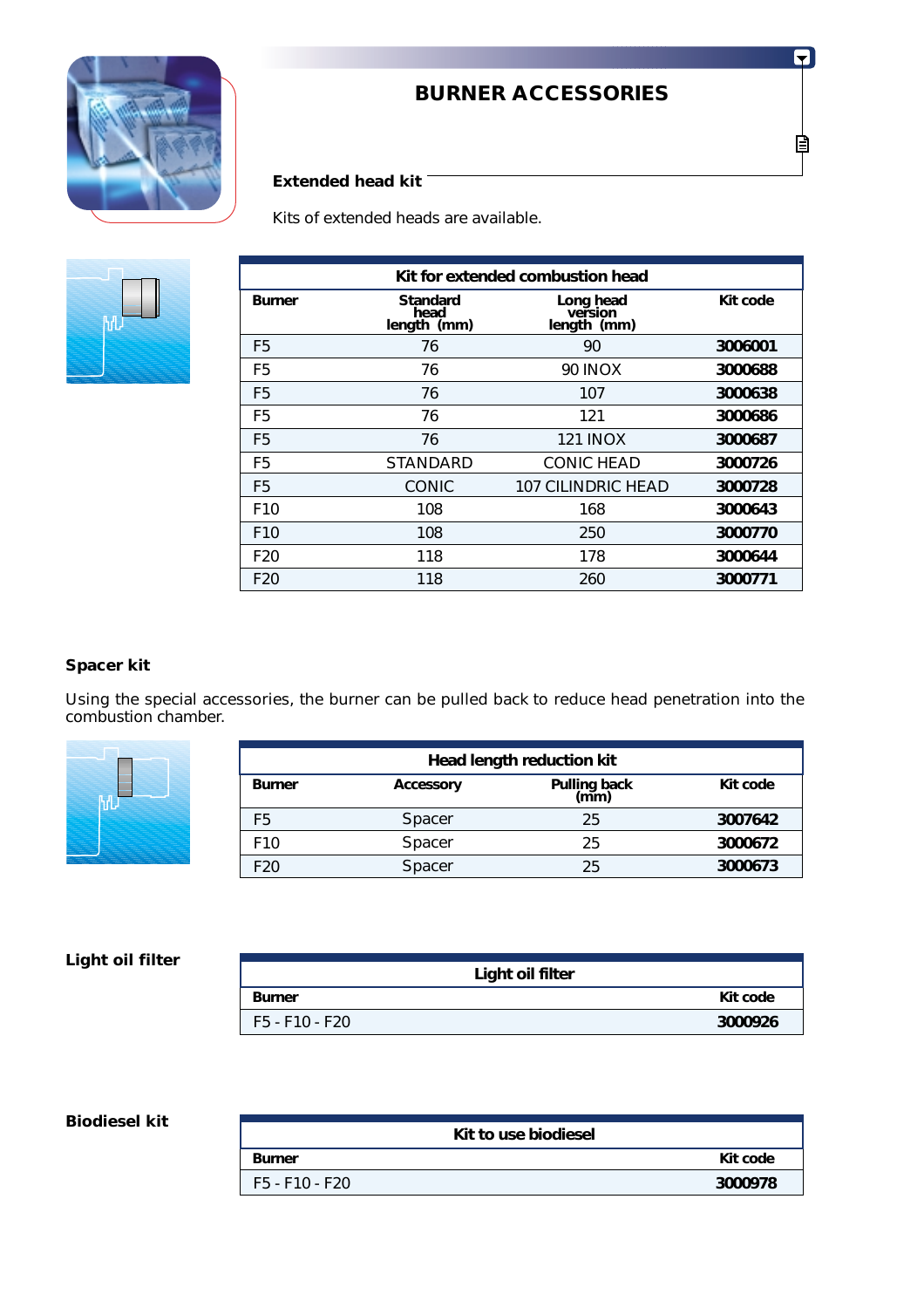

### **Remote control release kit for the 530 SE control box**

The 530 SE control box can be remotely released using an electric command kit. This kit must be installed in conformity with current regulations in force.



| Remote control release kit for the 530 SE control box |          |  |  |
|-------------------------------------------------------|----------|--|--|
| <b>Burner</b>                                         | Kit code |  |  |
| F5 - F10 - F20                                        | 3001030  |  |  |

# **BALANCED FLUE VERSION**

The R40 series balanced flue oil burner has been specifically designed to meet the increasing trend towards the use of balanced flue, otherwise known as room sealed appliances, which avoid the necessity of having a chimney to discharge the products of combustion.

Balanced flue products are completely sealed from the environment in which they are installed, drawing air for combustion directly from the outside, thereby ensuring no unwelcome smells from combustion of the oil.

As a result of the burner components such as motor, oil pump etc. being completely enclosed this provides an additional benefit of low sound levels.

Riello 40 F5 BF

The R40 balanced flue range has been designed and manufactured to meet the latest European and OFTEC test requirement and are manufactured under quality assurance standards.

### **Overall dimensions (mm)**





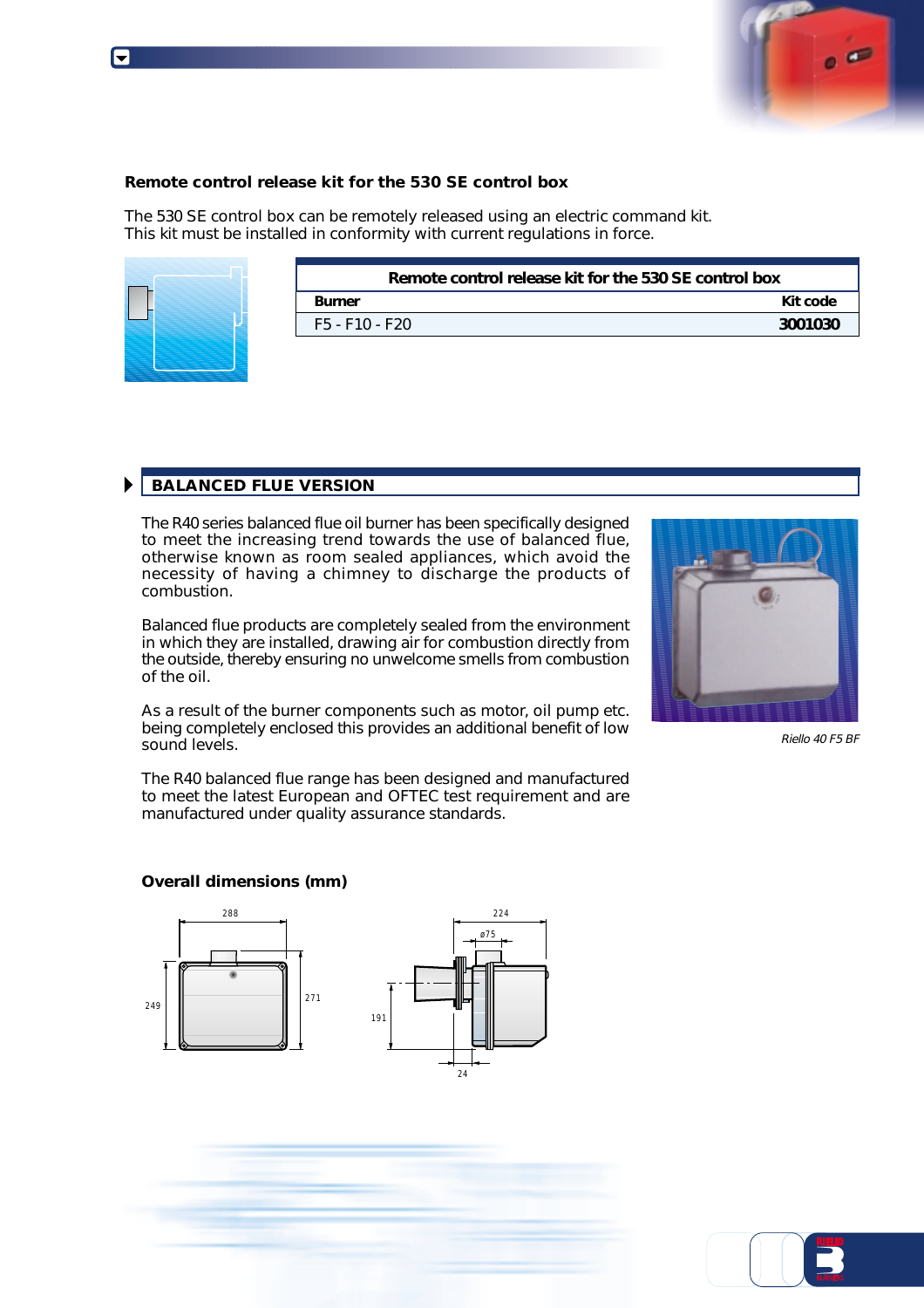

# **SPECIFICATION**

 $\mathbf{r}$ 

È

A special index will help you choose the right burner from the Riello 40 F models available. There is also a clear and detailed product specification and description.

# **DESIGNATION OF SERIES**



| I AVAILABLE BURNER MODELS |
|---------------------------|
|                           |

| F5. |  | $30 \div 60$ kW  |  |
|-----|--|------------------|--|
| F10 |  | $54 \div 107$ kW |  |
| F20 |  | 95 ÷ 202 kW      |  |

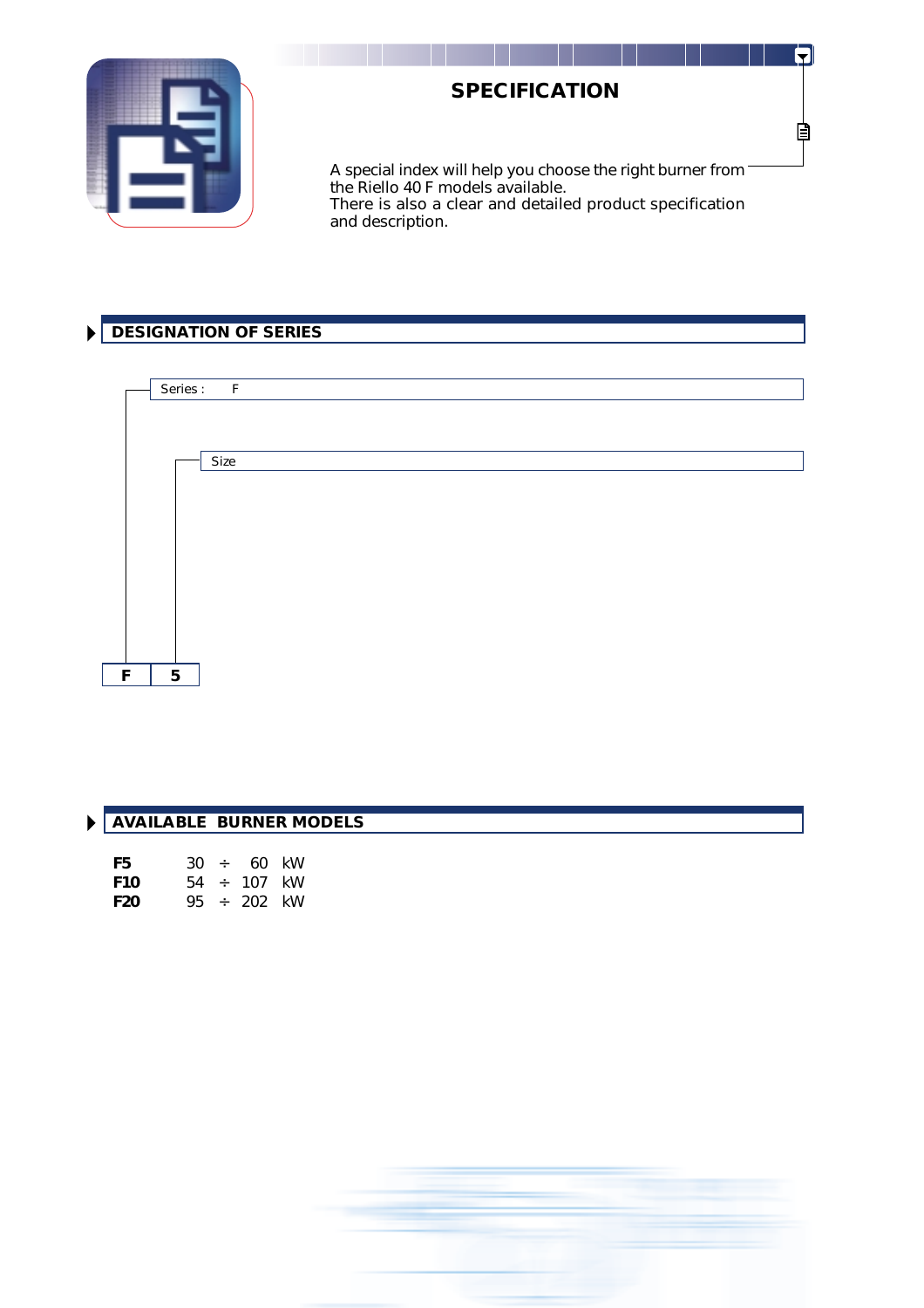## **SPECIFICATION DESCRIPTION**

### **Burner:**

Completely automatic monobloc light oil burners, with one stage operation fitted with:

- Fan with forward inclined blades
- Metallic cover
- Fixed air damper with adjustment
- Single phase electric motor 230 V, 50 Hz
- Combustion head fitted with:
	- stainless steel head cone, resistant to high temperatures
	- ignition electrodes
	- flame stability disk
- Geared pump for fuel supply, fitted with:
	- filter
	- pressure regulator
	- attachments for fitting a pressure gauge and vacuum meter
	- internal by-pass for preparing for single-pipe installations
- Fuel feed solenoid valve incorporated in the pump
- Photocell for flame detection
- Electronic flame control equipment
- Light oil nozzle
- IP 40 protection level.

### **Approval:**

- EN 267 standard.

### **Conforming to:**

- Directive 89/336/EEC (electromagnetic compatibility)
- Directive 73/23/EEC (low voltage)
- Directive 98/37/EEC (machinery)
- Directive 92/42/EEC (efficiency).

### **Standard equipment:**

- Two flexible pipes for connection to the light oil supply line
- Two nipples for connection to the pump
- Flange, screws and nuts for fixing
- Thermal screen
- Instruction handbook for installation, use and maintenance
- Spare parts catalogue.

### **Available accessories to be ordered separately:**

- Extended head kit
- Spacer kit
- Light oil filter
- Biodiesel kit
- Remote resetting kit
- Balanced flue version.